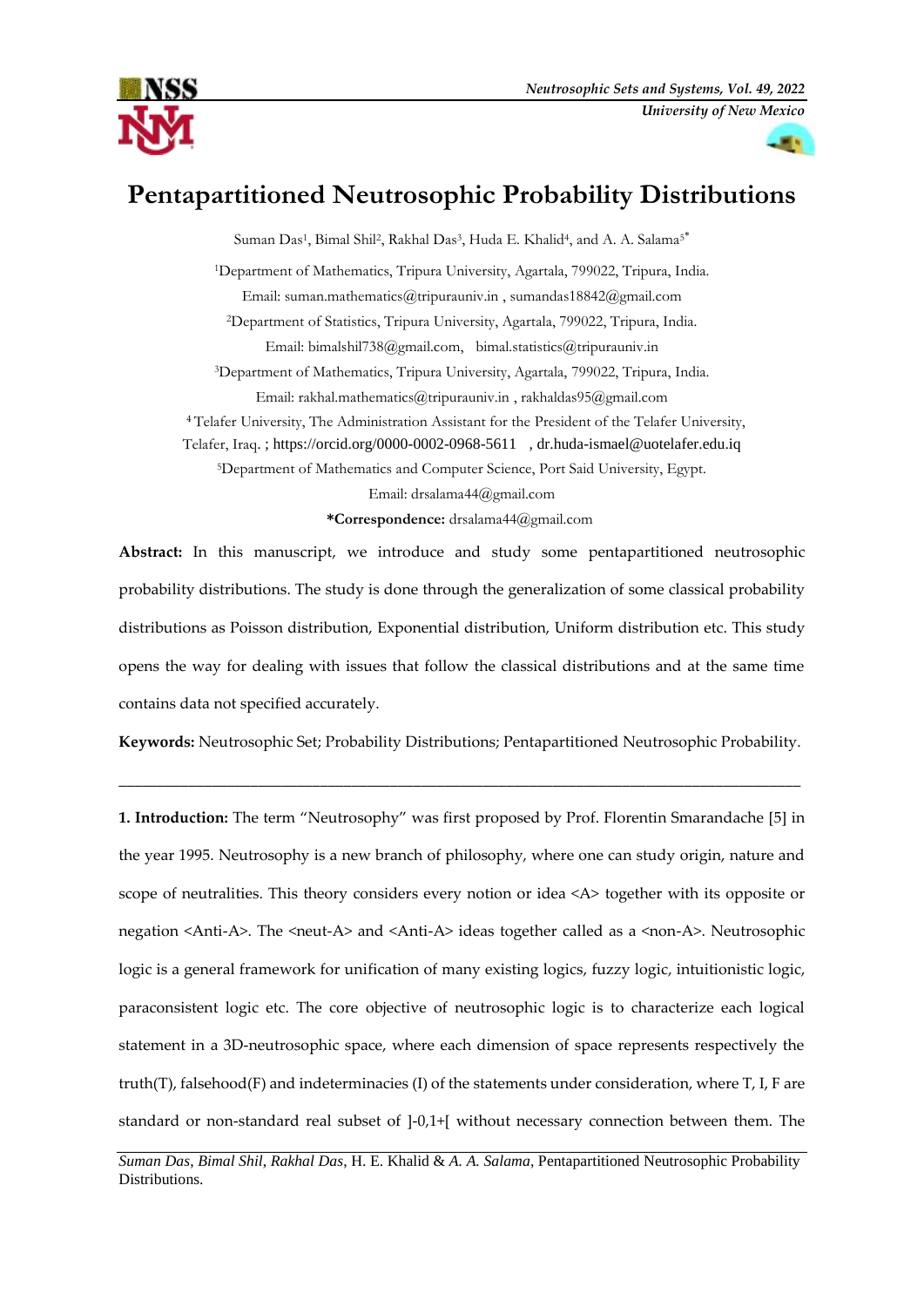classical distribution is extended neutrosophically. Which means that there is some indeterminacy related to the probabilistic experiment. Each experimental observation can result in an outcome of each trial labelled by failure (F) or some indeterminacies (I), in addition to some truthiness (T). Neutrosophic statistics is an extended form of classical statistics, dealing with values holding some vague, or indeterminacy, or incompleteness information. The fundamental concepts of neutrosophic set, introduced by Smarandache, et al [5-9] and Salama et al [10-14]. Recently, using neutrosophic theory, dozens of applications were re-analyzed and re-evaluated, including but not limited to the E-Learning that was raised due to quarantine situations of Coved-19 and its Omicron mutation, the integration system of renewable energy using various resources such as (Photovoltaic panels and Wind Turbines), and the neutrosophic treatment of the static model for inventory management with a safety reserve…etc. [15-27]. In this article, we will discuss a discrete random distribution such as Binomial distribution by approaching neutrosophically. Before shed the light on this context, we should familiar with the following notions: Neutrosophic statistical number 'N' has the form  $N =$  $a + I$ ; where the component  $a$  refers to the determinate part of  $N$ , while  $I$  refers to the indeterminate part of  $N$ . Recently, Mallick and Pramanik  $[2]$  introduced the concept of pentapartitioned neutrosophic set as an extension of neutrosophic set.

#### **2. Some Relevant Definitions:**

In this section, we recall some basic preliminaries and definitions which are relevant to the main results of this paper.

**Definition 2.1.** [1] Assume that '*'* be a continuous variable. A neutrosophic uniform distribution of  $w_i$ , is a classical uniform distribution, with imprecise distribution parameters  $c$  or  $d$  ( $c < d$ ).

**Example 2.1.** Assume that *w* be a variable represents a man waiting time lift (in minutes), lift arrival time is not specified, another man said:

1. the lift arrival time is either from now to 3 minutes [0,3] or will arrive after 13 to 17 minutes [13,17], then  $c = [0, 3]$ ,  $d = [13, 17]$ 

Then, the probability density function:

*Suman Das*, *Bimal Shil*, *Rakhal Das*, H. E. Khalid, & *A. A. Salama*, Pentapartitioned Neutrosophic Probability Distributions.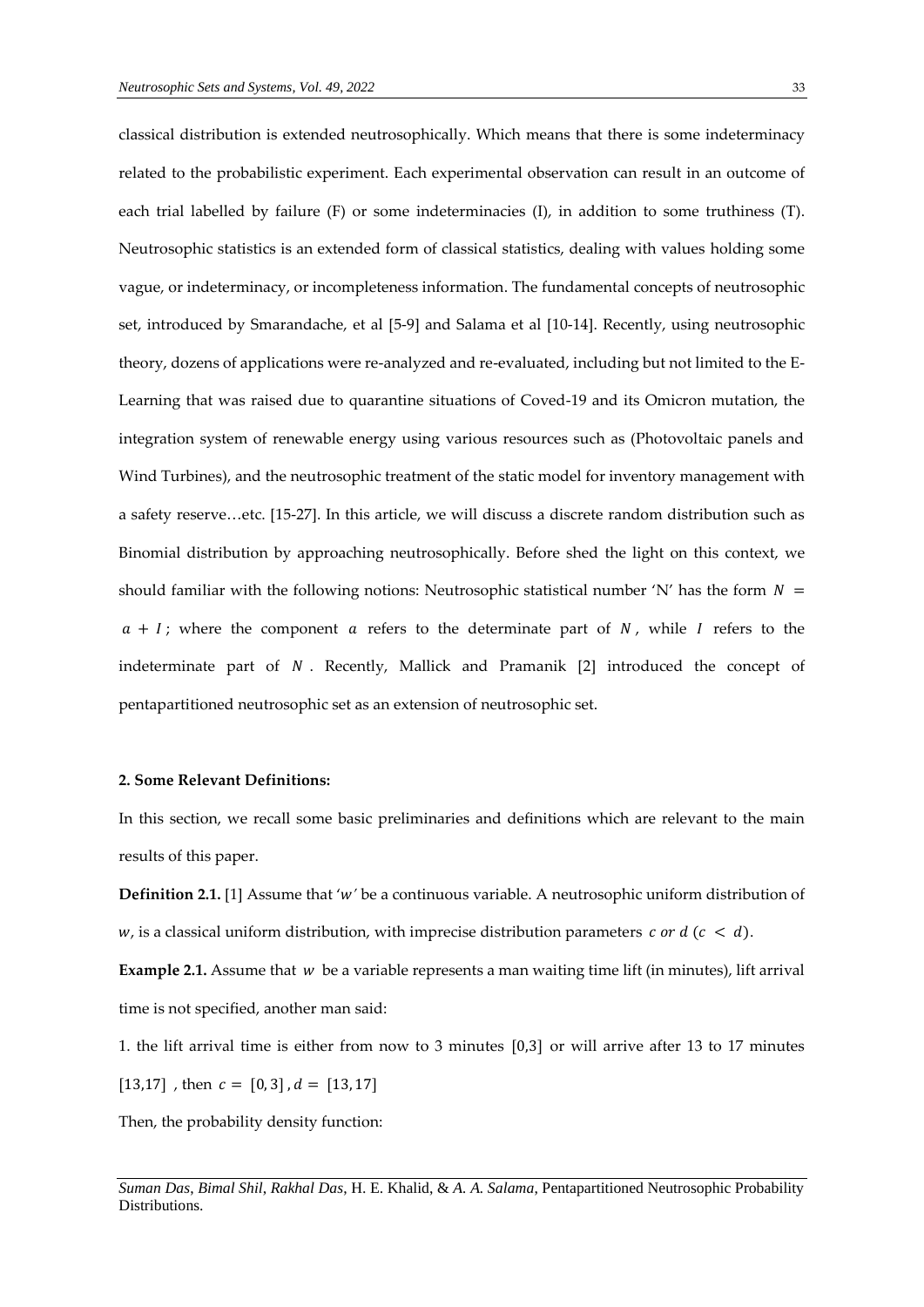$f_{N}(W) = \frac{1}{d-c} = \frac{1}{[13,17]}$  $\frac{1}{[13,17]-[0,3]} = \frac{1}{[10,$  $\frac{1}{[10,17]}$  = [0.059, 0.1].

2. The lift arrives after seven minutes or will arrive after 13 to 17 minutes [13, 17]

Then,  $c = 7$ ,  $d = [13,17]$ 

Hence, the probability density function:

$$
f_{N}(w) = \frac{1}{d-c} = \frac{1}{[13,17]-7} = \frac{1}{[6,10]} = [0.1,0.167]
$$

**Definition** 2.2.<sup>[4]</sup> Assume that  $w$  be a random variable, which represents the number of success when events performs more than or equal to one times. Then, the corresponding probability distribution of  $w$ , is called a neutrosophic binomial distribution.

**i. Neutrosophic Binomial Random Variable:** The random variable 'w' represents the number of success more than or equal to one times.

**ii. Neutrosophic Binomial Probability Distribution:** The neutrosophic binomial probability distribution of ' $w'$  is represented by n.b.p.d.

**iii. Indeterminacy:** It is not sure about the success or failure of an experiment output.

**iv. Indeterminacy Threshold:** Outcome of an event are indeterminate form. Where  $th \in \{0,1,2...m\}$ , m is the sample size. Consider,  $P(S)$  = The chance of a particular event outcome in the case of success.  $P(F)$  = The chance of a particular event outcome in the case of failure, for both *S* and *F* different from indeterminacy.  $P(I)$  = The chance of a particular event outcome in the case of an indeterminacy.

Let,  $w \in \{0,1,2,\ldots,m\}$ ,  $NP = (T_w, I_w, F_w)$  with

 $T_w$ : Chances of 'w' success and the value of  $(n - w)$  represents the number of failures and indeterminacy, such that the number of indeterminacy is less than or equal to the indeterminacy threshold. Where,  $n$  represents the population size.

 $F_w$ : Chances of 'v' success, with  $v \neq w$  and the value of  $(n - v)$  represents the number of failures and indeterminacy, and it is less than the indeterminacy threshold.

 $I_w$ : Chances of 'u' indeterminacy, where 'u' is strictly greater than the indeterminacy threshold.

 $T_w + I_w + F_w = (P(S) + P(I) + P(F))^m$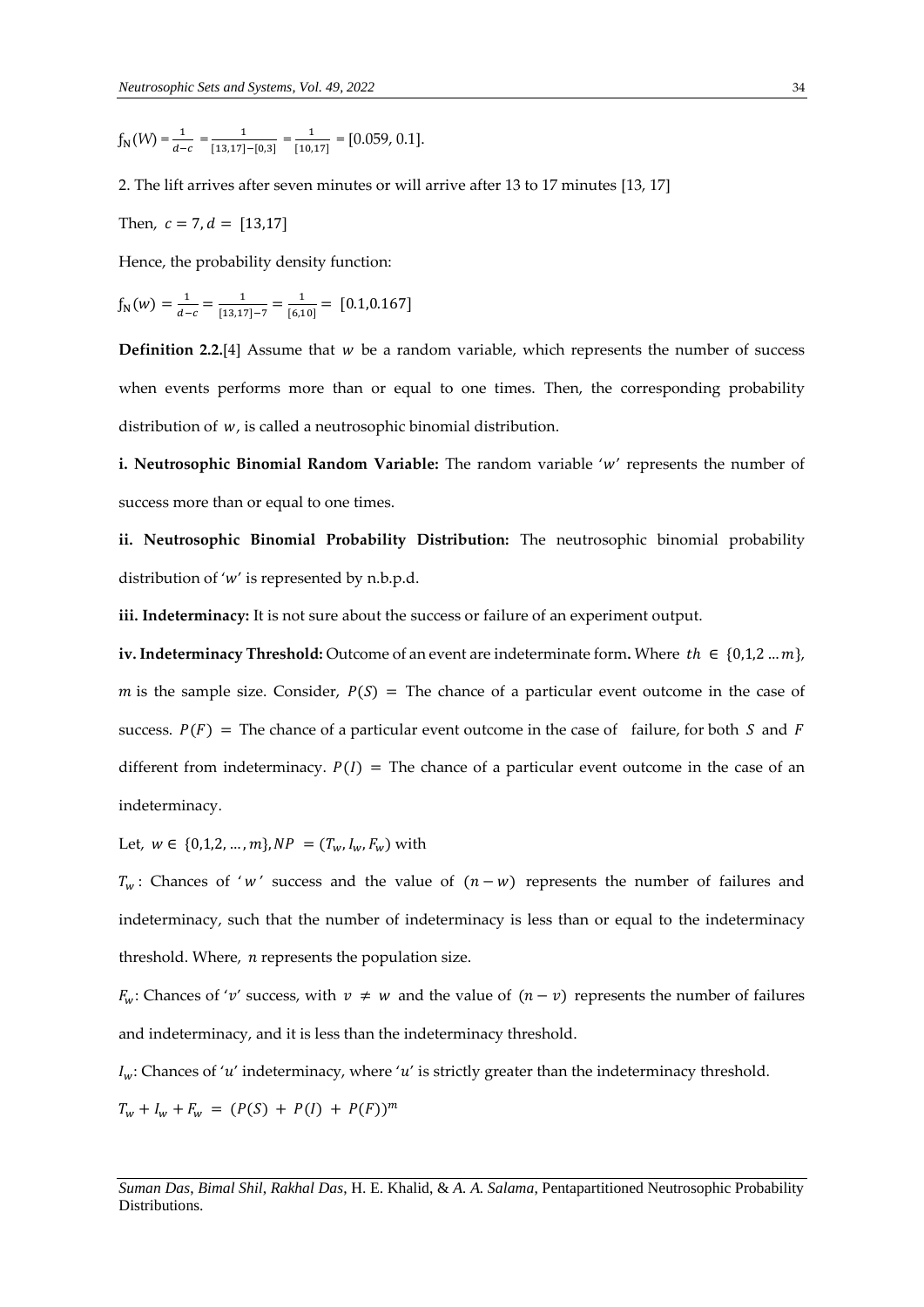For complete probability we have  $P(S) + P(I) + P(F) = 1$ ; while if the probability was incomplete then,  $0 \le P(S) + P(I) + P(F) < 1$ ; however, for the paraconsistent probability we have  $1 <$  $P(S) + P(I) + P(F) \leq 3;$ 

$$
T_w = \frac{m!}{w!(m-w)!} P(S)^w \sum_{r=0}^{th} \frac{r!}{(m-w)! (r-m+w)!} P(I)^r P(F)^{m-w-r}
$$
  
\n
$$
= \frac{m!}{w!(m-x)!} P(S)^w \sum_{r=0}^{th} \frac{(m-w)!}{(m-w+r)!} P(I)^r P(F)^{m-w-r}
$$
  
\n
$$
= \frac{m!}{w!} P(S)^w \sum_{r=0}^{th} \frac{P(I)^r P(F)^{m-w-r}}{r! (m-w+r)!}
$$
  
\n
$$
F_w = \sum_{v=0}^m T_v = \sum_{v=0, v \neq w}^{th} \frac{m!}{v!} P(S)^v \sum_{r=0}^{th} \frac{P(S)^r P(F)^{m-v-r}}{r! (m-v+r)!}
$$
  
\n
$$
I_w = \sum_{u=th+1}^m \frac{m!}{u!(m-u)!} P(I)^u \sum_{r=0}^{m-u} \frac{(m-u)!}{(m-u)! (m-u+r)!} P(S)^r P(F)^{m-u-r}
$$
  
\n
$$
= \sum_{u=th+1}^m \frac{m!}{u!} P(I)^u \sum_{r=0}^{m-u} \frac{P(S)^r P(F)^{m-u-r}}{r! (m-u+r)!}
$$

It is worthy to mention that  $T_w, I_w, F_w, P(S), P(I), P(F)$  have their usual meaning.

**Definition 2.3.** [3] Neutrosophic Poisson distribution of a discrete variable 'w' is a classical Poisson distribution of w, but its parameter is imprecise. For example,  $\lambda$  can be a set contains two or more elements. The most common such distribution can be defined as follow:

$$
NP(w) = e^{-\lambda_N} \frac{(\lambda_N)^w}{w!} \; ; \; \text{ where } \lambda_N \text{ is a set, and } w = 0, 1, \ldots
$$

 $\lambda_N$ : Is a parameter of the distribution, also,  $\lambda_N$  represents the mean (the expectation) of the distribution , and at the same time it represents the variance value of the distribution. In symbols we can write,  $NE(w) = NV(w) = \lambda_N$ ; where  $N = d + I$ ; is a neutrosophic statistical number.

**Definition 2.4**. [1] Let 'w' be a continuous random variable is said to be neutrosophic exponential distribution, with parameter  $\lambda_N$  having some imprecise events which represent intervals, then the neutrosophic probability distribution function is given by

$$
W_N \sim \exp(\lambda_N) = f_N(w) = \lambda_N \cdot e^{-w \cdot \lambda_N}; \ 0 < w < \infty,
$$

*Suman Das*, *Bimal Shil*, *Rakhal Das*, H. E. Khalid, & *A. A. Salama*, Pentapartitioned Neutrosophic Probability Distributions.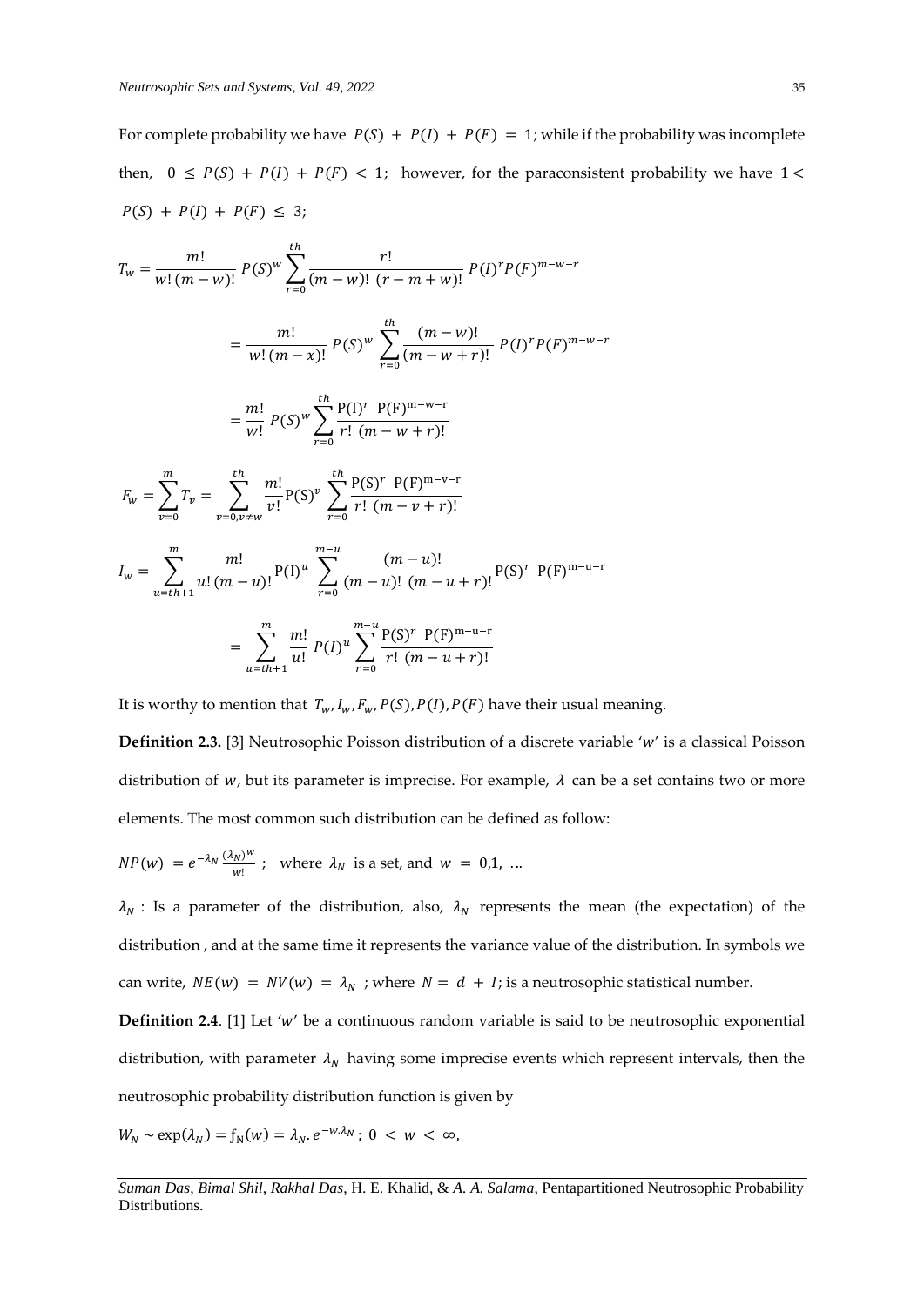$exp(\lambda_N)$ : Neutrosophic Exponential Distribution.

 $\lambda_N$ : Neutrosophic distribution parameter.

**Definition 2.5.** [7,8] Let the continuous random variable 'w' be a classical normal distribution, is said to be neutrosophic normal distribution with mean  $\mu_N$  and variance  $\sigma_N$ , both contain intervals. Which probability distribution function is given by

$$
W_N \sim N_N(\mu_N, \sigma_N) = \frac{1}{\sigma_N \sqrt{2\pi}} e^{-\frac{1}{2} \left(\frac{W - \mu_N}{\sigma_N}\right)^2}
$$

 $N_N$ : Neutrosophic Normal Distribution.

 $W_N$ : w Neutrosophic Random Variable.

#### **3. A New Concepts:**

In this section, we introduce new pentapartitioned neutrosophic probability distributions, which are first introduced and well defined supported by concrete examples.

**Definition 3.1.** Let  $w$  be a continuous random variable, and  $w$  is followed classical uniform distribution, with imprecise distribution parameters  $r$  and  $s$  ( $r < s$ ), this kind of distribution is said to be a pentapartitioned neutrosophic uniform distribution, where pentapartitioned neutrosophic probability distribution function is given by

$$
f_{\text{PN}}(w) = \frac{1}{s-r}
$$
, where  $r \le w \le s$ 

#### **Example 3.2.**

Assume that  $w$  be a variable represents a person waiting time lift (in minutes/ seconds), where the lift arrival time is not specified, another person said:

1. The lift arrival time is either from now to 3 minutes [0, 3], or will arrive after 13 to 17 minutes [13, 17], then:  $r=[0, 3]$ ,  $s=[13, 17]$ ; Then, the probability density function:

$$
f_{\rm PN}(w) = \frac{1}{s-r} = \frac{1}{[13,17]-[0,3]} = \frac{1}{[10,17]} = [0.059, 0.1000]
$$

2. The lift arrives after seven minutes or will arrive after 13 to 17 minutes [13, 17],

then:  $r = 7$ ,  $s = [13,17]$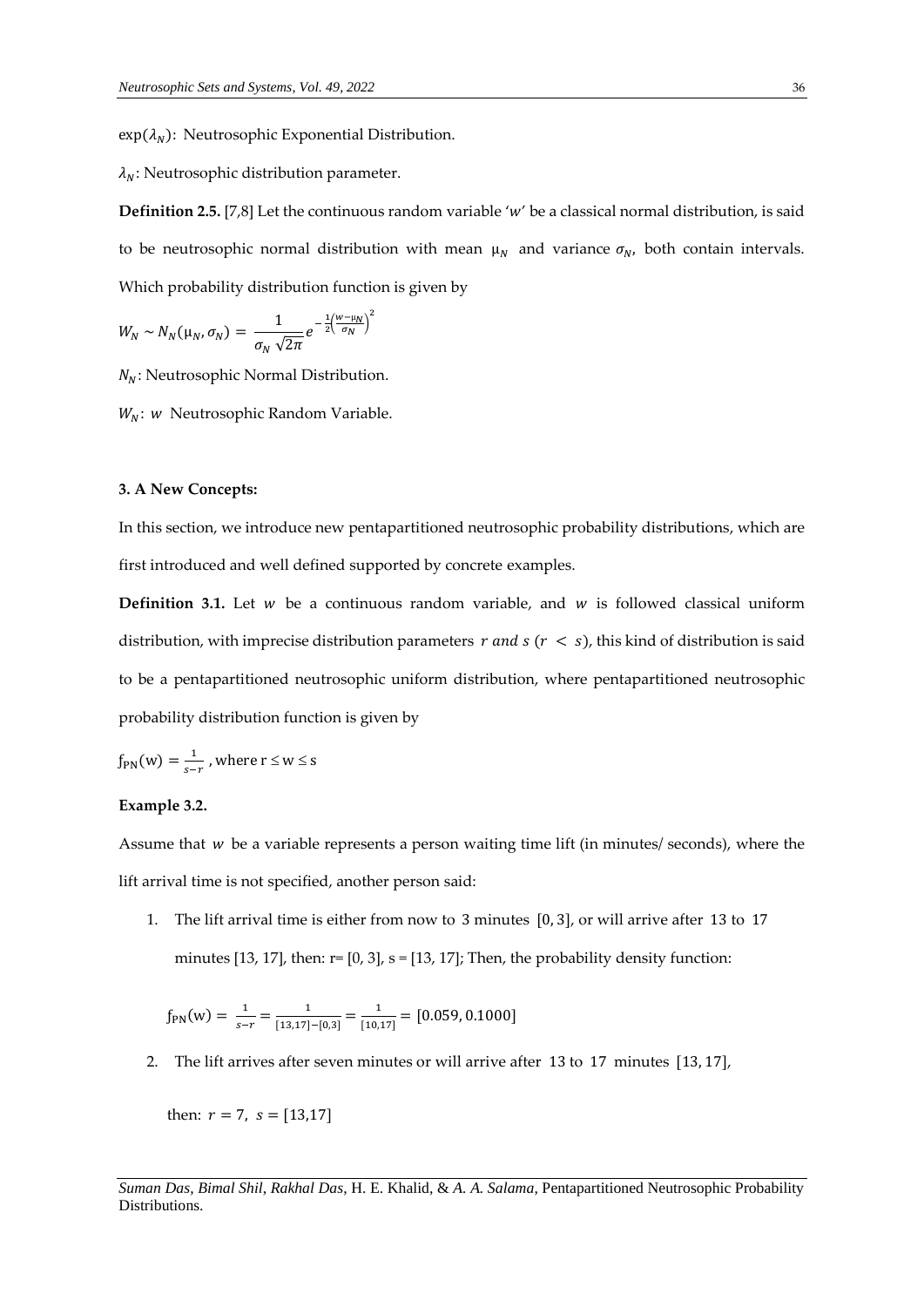Then, the probability density function:

$$
f_{\rm PN}(w) = \frac{1}{s-r} = \frac{1}{[13,17]-7} = \frac{1}{[6,10]} = [0.1,0.167]
$$

Now, solving this problem by using pentapartitioned neutrosophic uniform distribution,

1. The lift arrival time is either from now to 3 minutes [0, 3] with contradiction  $C \in [0, 0.2]$ , ignorance  $G \in [0, 0.04]$ , unknown  $U \in [0, 0.03]$ , or will arrive after 13 to 17 minutes (i.e. [13,17]), then,  $r = [0, 3] + \frac{[0, 0.2] + [0, 0.04] + [0, 0.03]}{2}$  $\frac{3.04+10,0.031}{3}$  = [0, 3] + [0, 0.09] = [0, 3.09], s = [13, 17] Then,

the probability density function:

$$
f_{\rm PN}(w) = \frac{1}{s-r} = \frac{1}{[13,17]-[0,3.09]} = \frac{1}{[9.91,17]} = [0.059, 0.1009]
$$

2. The lift arrives after seven minutes along with contradiction  $C \in [0, 0.2]$ , ignorance  $G \in$ [0, 0.04], unknown  $U \in [0, 0.03]$  or will arrive after 13 to 17 minutes [13, 17],

Then,  $r = (7 + 0.09) = 7.09$ ,  $s = [13, 17]$ , and the probability density function:

$$
f_{\rm PN}(w) = \frac{1}{s-r} = \frac{1}{[13,17]-7.09} = \frac{1}{[5.91,9.91]} = [0.1009, 0.1692].
$$

**Definition 3.3.** A pentapartitioned neutrosophic random variable  $w$  is said to follow the pentapartition neutrosophic binomial distribution, if it is assuming non-negative variable and the number of success of an experiment is more than or equal to one time.

# **i. Pentapartitioned Neutrosophic Binomial Random Variable:** is the random variable 'w' represents the number of success is more than or equal to one time.

#### **ii. Pentapartitioned Neutrosophic Binomial Probability Distribution:** The

pentapartitioned neutrosophic probability distribution of  $w$  with pentapartitioned neutrosophic probability density function.

- iii. **Contradiction:** it is a contradiction part of success and failure in which the event results cannot be confined.
- iv. **Ignorance:** it is an ignorance part of success and failure in which the event results cannot be confined.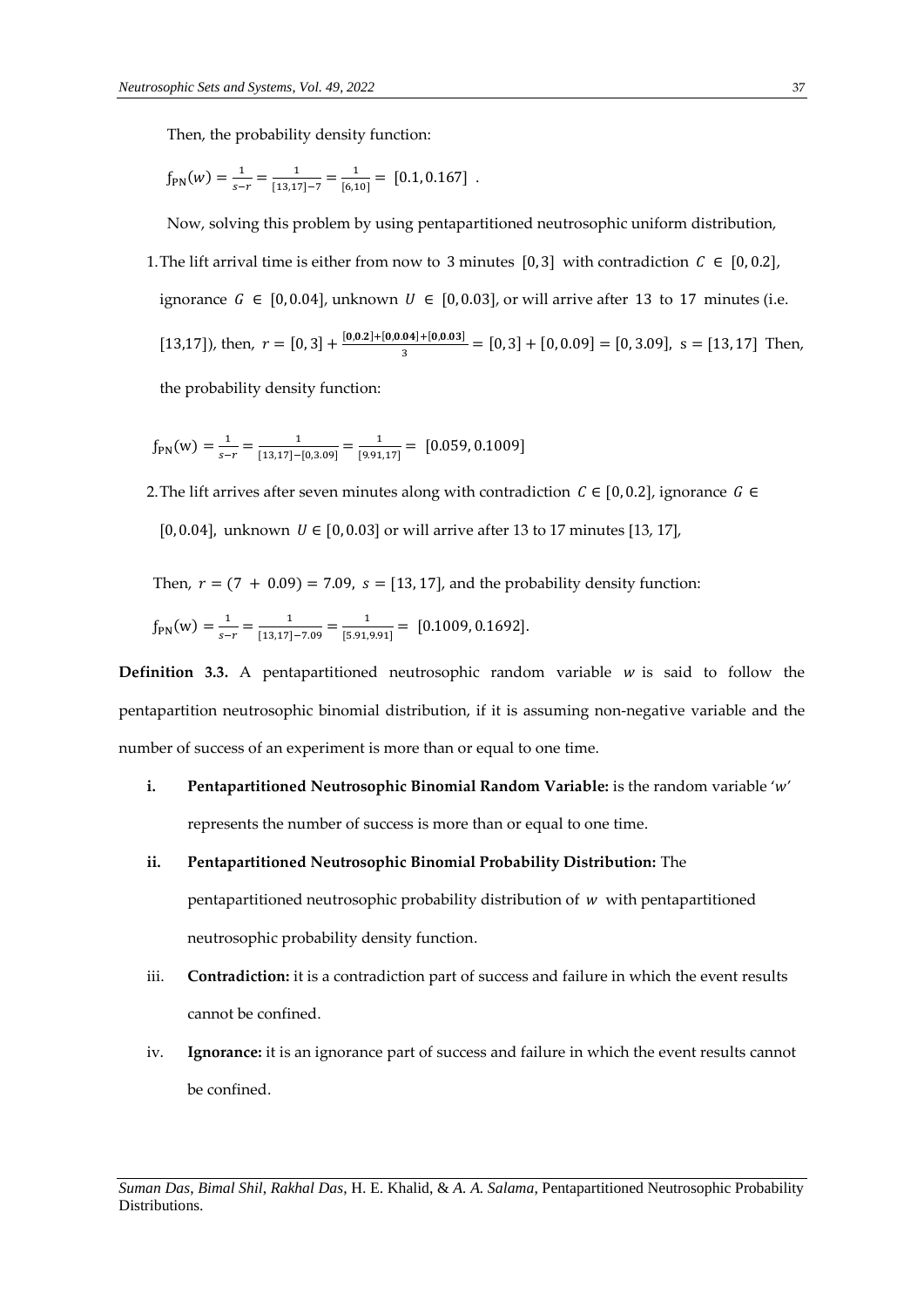- v. **Unknown:** it is an unknown part of success and failure in which the event results cannot be confined.
- vi. **C.G.U. Threshold:** represents the number of events whose outcome is imprecise. In this study C. G. U. is  $th \in \{0,1,2...m\}$ . In other words, C. G. U. is the number of events whose outcomes belong to contradiction, ignorance and unknown events.
- Let  $P(S)$  = The scope of a particular event in which the output will be fully successful.

 $P(C)$  = The scope of a particular event in which the output will be a contradiction.

 $P(G)$  = The scope of a particular event in which the output will be ignored.

 $P(U)$  = The scope of a particular event in which the output will be unknown.

 $P(F)$  = The scope of a particular event in which the output will be failure, for both S and F, except the indeterminacy (I).

Assume that  $w \in \{0,1,2,...,m\}$ , where m represents sample size,  $NP = (T_w, C_w, G_w, U_w, F_w)$  with  $T_w$ : Chances of 'w' success, and  $(n - w)$  is the number of failures, contradiction, ignorance, and unknown such that the events summation of contradiction, ignorance and unknown is less than or equal to C.G.U. Threshold. It is well known that  $n$  represents population size.

 $F_w$ : Chances of 'z' success, with  $z \neq w$ , and  $(m - z)$  is the number of failures and contradiction, while the summation of ignorance and unknown events is less than the C.G.U. threshold.

 $C_w$ : Chances of 'u' contradiction, where 'u' is strictly greater than C.G.U. threshold.

 $G_w$ : Chances of 'v' ignorance, where 'v' is strictly greater than C.G.U. threshold.

 $U_w$ : Chances of 't' unknown, where 't' is strictly greater than C.G.U. threshold.

 $T_w + F_w + C_w + G_w + U_w = (P(S) + P(C) + P(G) + P(U) + P(F))^m.$ 

For the complete probability, we have  $P(S) + P(C) + P(G) + P(U) + P(F) = 1$ ;

for incomplete probability, 
$$
0 \le P(S) + P(C) + P(G) + P(U) + P(F) < 1
$$
;

for paraconsistent probability,  $1 < P(S) + P(C) + P(G) + P(U) + P(F) \le 5$ ;

*Suman Das*, *Bimal Shil*, *Rakhal Das*, H. E. Khalid, & *A. A. Salama*, Pentapartitioned Neutrosophic Probability Distributions.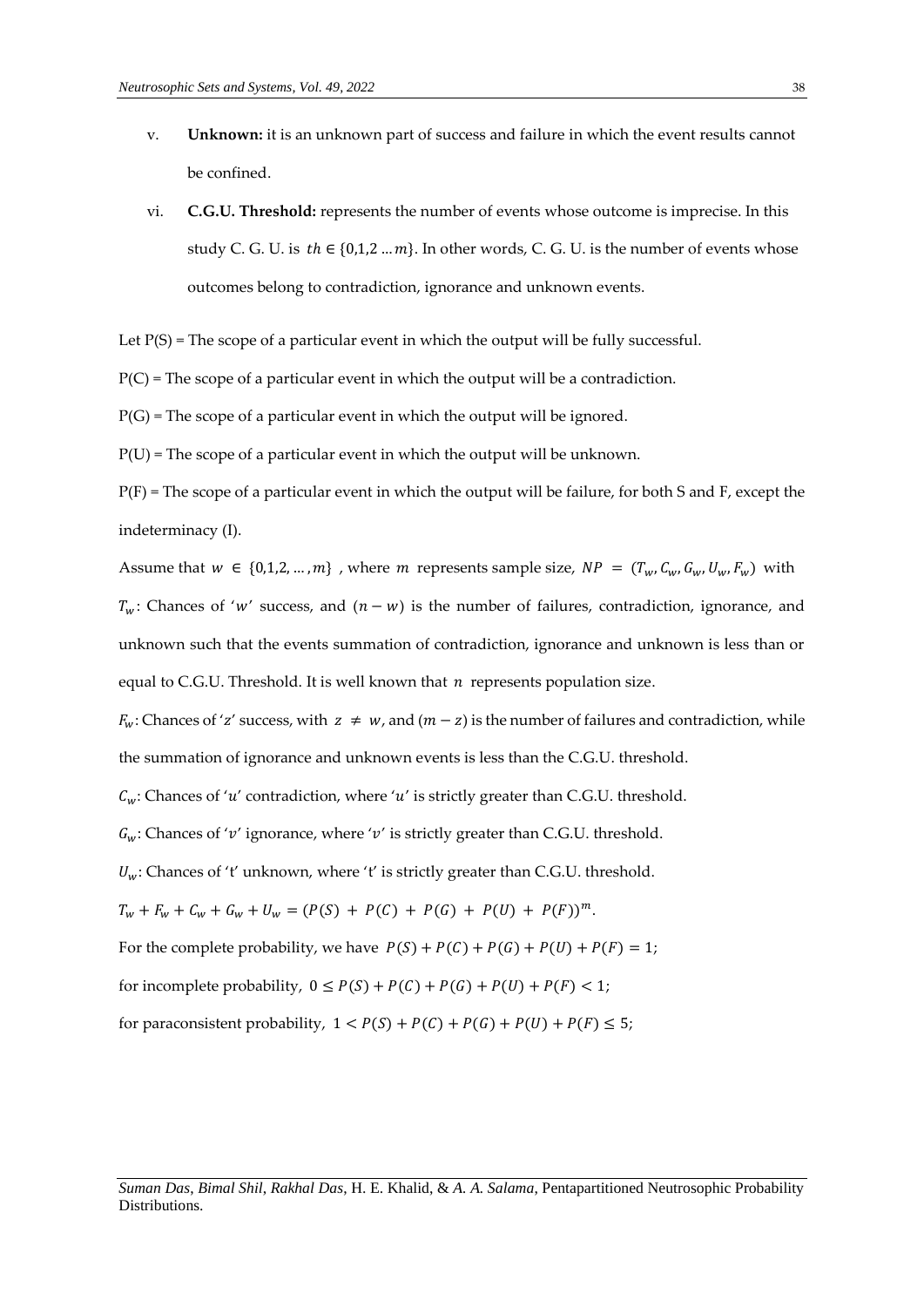$$
T_w = \frac{m!}{w! (m - w)!} P(S)^w \sum_{r=0}^{th} \frac{r!}{(m - w)! (r - m + w)!} (P(C) + P(G) + P(U))^r P(F)^{m - w - r}
$$
  
= 
$$
\frac{m!}{w! (m - w)!} P(S)^w \sum_{r=0}^{th} \frac{(m - w)!}{(m - w + r)!} (P(C) + P(G) + P(U))^r P(F)^{m - w - r}
$$
  
= 
$$
\frac{m!}{w!} P(S)^w \sum_{r=0}^{th} \frac{(P(C) + P(G) + P(U))^r P(F)^{m - w - r}}{r! (m - w + r)!}
$$

$$
F_w = \sum_{z=0}^{m} T_z = \sum_{z=0, z \neq w}^{th} \frac{m!}{z!} P(S)^z \sum_{r=0}^{th} \frac{P(S)^r P(F)^{m-z-r}}{r! (m-z+r)!}
$$
  
\n
$$
C_w = \sum_{u=th+1}^{m} \frac{m!}{m! (m-u)!} P(C)^u \sum_{r=0}^{n-u} \frac{(m-u)!}{(n-u)! (n-u+r)!} P(S)^r P(F)^{m-u-r}
$$
  
\n
$$
= \sum_{u=th+1}^{m} \frac{m!}{u!} P(C)^u \sum_{r=0}^{m-u} \frac{P(S)^r P(F)^{m-u-r}}{r! (m-u+r)!}
$$
  
\n
$$
G_w = \sum_{v=th+1}^{m} \frac{m!}{v! (m-v)!} P(G)^v \sum_{r=0}^{m-v} \frac{(m-v)!}{(m-v)! (m-v+r)!} P(S)^r P(F)^{m-v-r}
$$
  
\n
$$
= \sum_{v=th+1}^{m} \frac{m!}{v!} P(G)^v \sum_{r=0}^{m-v} \frac{P(S)^r P(F)^{m-v-r}}{r! (m-v+r)!}
$$
  
\n
$$
U_w = \sum_{t=th+1}^{m} \frac{m!}{t! (m-t)!} P(U)^t \sum_{r=0}^{m-t} \frac{(m-t)!}{(m-t)! (m-t+r)!} P(S)^r P(F)^{m-t-r}
$$
  
\n
$$
= \sum_{t=th+1}^{m} \frac{m!}{t!} P(U)^t \sum_{r=0}^{m-t} \frac{P(S)^k P(F)^{m-t-r}}{r! (m-t+r)!}
$$

Where,  $T_w$ ,  $I_w$ ,  $F_w$ ,  $P(S)$ ,  $P(C)$ ,  $P(G)$ ,  $P(U)$ ,  $P(F)$  have their usual meaning.

#### **Example 3.4.**

In a certain hospital, there are (6) patients suffering a particular disease, monitoring cases showed that 70% of patients are die, and 20% of patients recover, due to medicine, inexperienced doctors, the contradiction of availability of oxygen occurs 8% percentage, ignorance occurs 5% percentage,

*Suman Das*, *Bimal Shil*, *Rakhal Das*, H. E. Khalid, & *A. A. Salama*, Pentapartitioned Neutrosophic Probability Distributions.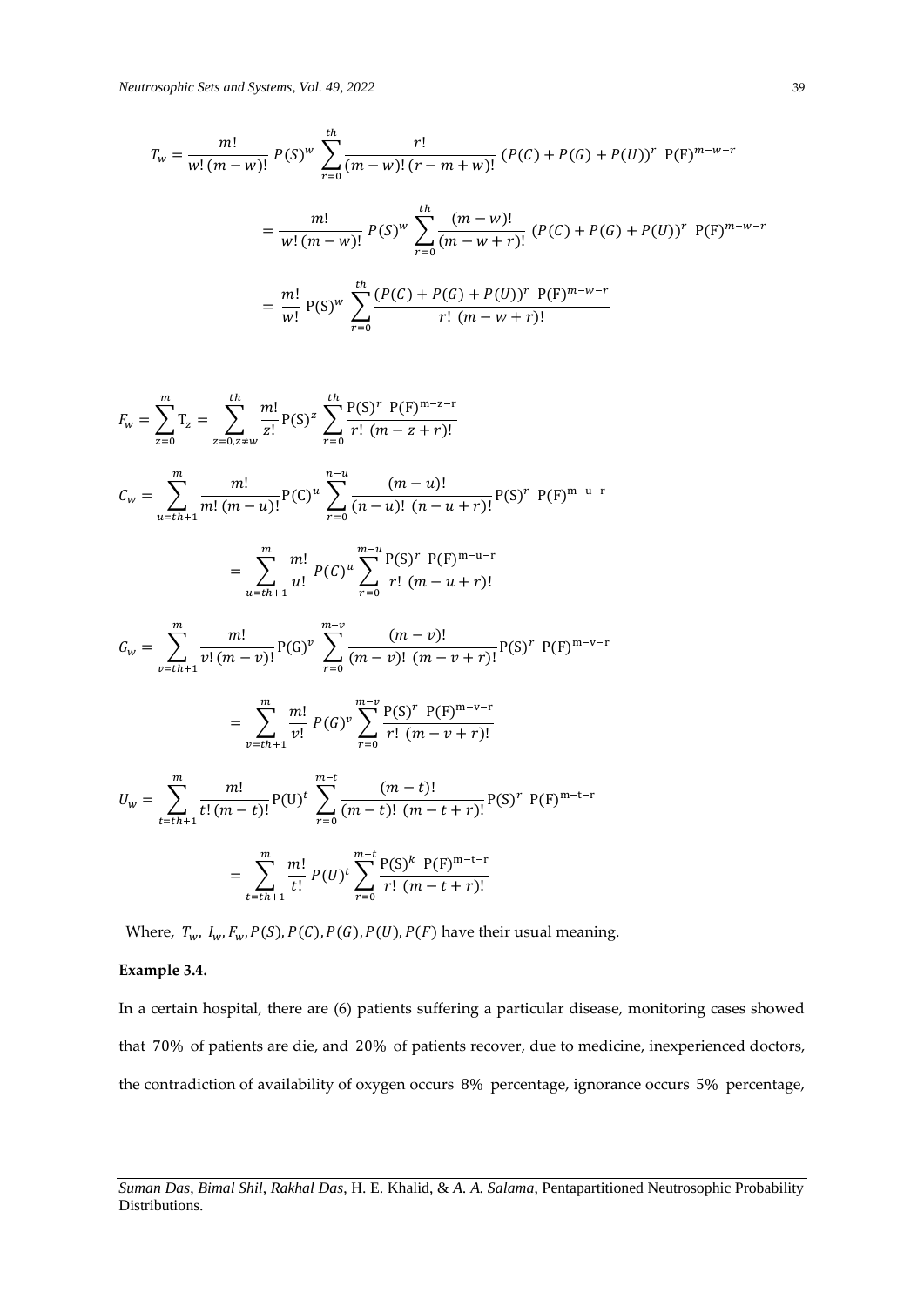and unknown reasons occurs 2%. What is the probability that from three random selection patients, two will recover, with C.G.U. Threshold 3.

Solution:

$$
T_w = \frac{6!}{3!(6-3)!} (0.7)^3 \sum_{r=0}^3 \frac{r!}{(6-3)!(r-3)!} (0.08+0.05+0.02)^r (0.2)^{6-3-r} =
$$

6! (0.7) <sup>3</sup> ∑ ! 3 (0.15) (0.2) 3− = 0.023153 3! 3! (6−3)!(−3)! =0 = ∑ 6! 4! 2! (0.08) 6 =4 ∑ 2! 2! (2 − )! 2 =0 (0.7) (0.2) 2−r = 0.000327 = ∑ 6! 4! 2! (0.05) 6 =4 ∑ 2! 2! (2 −)! 2 =0 (0.7) (0.2) 2−r = 0.0000000657 = ∑ 6! 4! 2! (0.02) 6 =4 ∑ 2! 2! (2 − )! 2 =0 (0.7) (0.2) 2−r = 0.0000000199 = ∑ T =0 = ∑ ! ! P(S) ℎ =0,≠ ∑ P(S) P(F)m−z−r ! (−+)! ℎ =0 = (()+ ()+ ()+ () +()) − − − − = (0.7+ 0.08 + 0.05 + 0.02 + 0.2) <sup>6</sup> − 0.023153 −0.000327 − 0.0000000657 − 0.0000000199 = 1.317269726

**Definition 3.5.** Consider a random variable 'w' follows Poisson distribution with imprecise parameter  $\lambda_{PN}$  represented by an interval is said to be pentapartitioned neutrosophic Poisson distribution , if the probability mass function is given by:

$$
NP(w) = e^{-\lambda_{PN}} \cdot \frac{(\lambda_{PN})^w}{w!} ; w = 0, 1, ...
$$

The mean and the variance of this distribution are:

$$
NE(w) = NV(w) = \lambda_{PN}.
$$

#### **Example 3.6.**

The rate numbers of cars crossing over the bridge are  $\lambda_{PN} = [4, 6]$  cars per minute. We want to calculate the probability that only one car crosses through a particular minute.

**Solution:** Assume z be the number of cars passing within minutes.

$$
NP(w = 1) = e^{-\lambda_{PN}} \frac{(\lambda_{PN})^1}{1!} = e^{-\lambda_{PN}} \cdot \lambda_{PN} = \lambda_{PN} \cdot e^{-[4,6]}
$$

*Suman Das*, *Bimal Shil*, *Rakhal Das*, H. E. Khalid, & *A. A. Salama*, Pentapartitioned Neutrosophic Probability Distributions.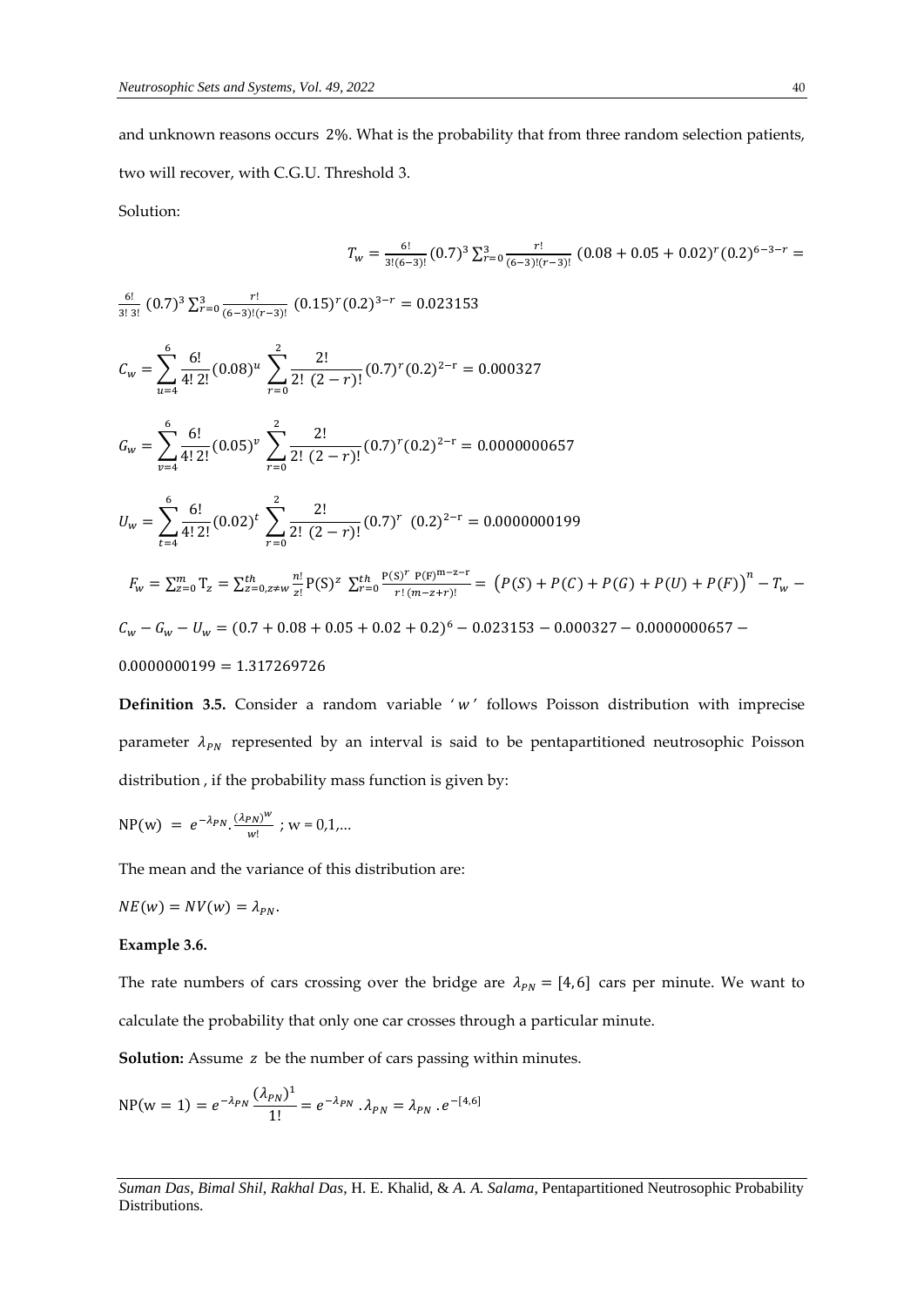When 
$$
\lambda_{PN} = 4
$$
; NP(w = 1) =  $e^{-\lambda_{PN} \frac{(\lambda_{PN})^1}{1!}} = \lambda_{PN} e^{-4} = 0.0182$ . (4) = 0.0733

When 
$$
\lambda_{PN} = 6
$$
; NP(w=1) =  $e^{-\lambda_{PN} \frac{(\lambda_{PN})^1}{1!}} = \lambda_{PN} e^{-6} = 0.0025$ . (6) = 0.0148

Therefore, the probability that only one car crossed in a minute be within ranges between [0.0148, 0.0733].

**Definition 3.7.** Assume that ' $w'$  be a continuous random variable , and it follows exponential distribution with imprecise distribution parameter  $\Theta_{PN}$  represented by an interval is said to be pentapartitioned neutrosophic exponential distribution, if the probability density function is given by:

$$
W_N \sim \exp(\theta_{PN}) = f_N(w) = \theta_{PN}.e^{-w.\theta_{PN}}; 0 < w < \infty,
$$

 $exp(\theta_{PN})$ : pentapartitioned neutrosophic exponential distribution,  $\theta_{PN}$  : pentapartitioned neutrosophic distribution parameter.

## **3.8 Properties of Pentapartitioned Neutrosophic Exponential Distribution:**

- 1. The values of the expectation and variance are:  $E(w) = \frac{1}{2\pi\epsilon_0}$  $\frac{1}{\Theta_{PN}}$ ,  $Var(w) = \frac{1}{(\Theta_{PI})}$  $\frac{1}{(\theta_{PN})^2}$ ;
- 2. The distribution function:  $NF(w) = NP(W \le w) = (1 e^{-w \cdot \theta_{PN}})$

#### **Example 3.9.**

The time required to terminate a taxi service in a particular taxi online taxi booking app follows an exponential distribution, with an average of one minute, let us write a density function that represents the time required for terminating taxi service, and then calculate the probability of terminating taxi service in less than one minute.

**Solution:** Assume *w* the time required to terminating taxi service per minute:

The average 
$$
\frac{1}{\theta} = 1 \Rightarrow \theta = 1
$$

The probability density function:  $f(w) = e^{-w}$ ;  $0 < w < \infty$ 

The possibility of taxi terminated in less than a minute:

$$
P(W \le 1) = (1 - e^{-w}) = (1 - e^{-1}) = 0.63
$$

Practically, the above one is a simple example, if we change it in the neutrosophic form then we get

the following context:

*Suman Das*, *Bimal Shil*, *Rakhal Das*, H. E. Khalid, & *A. A. Salama*, Pentapartitioned Neutrosophic Probability Distributions.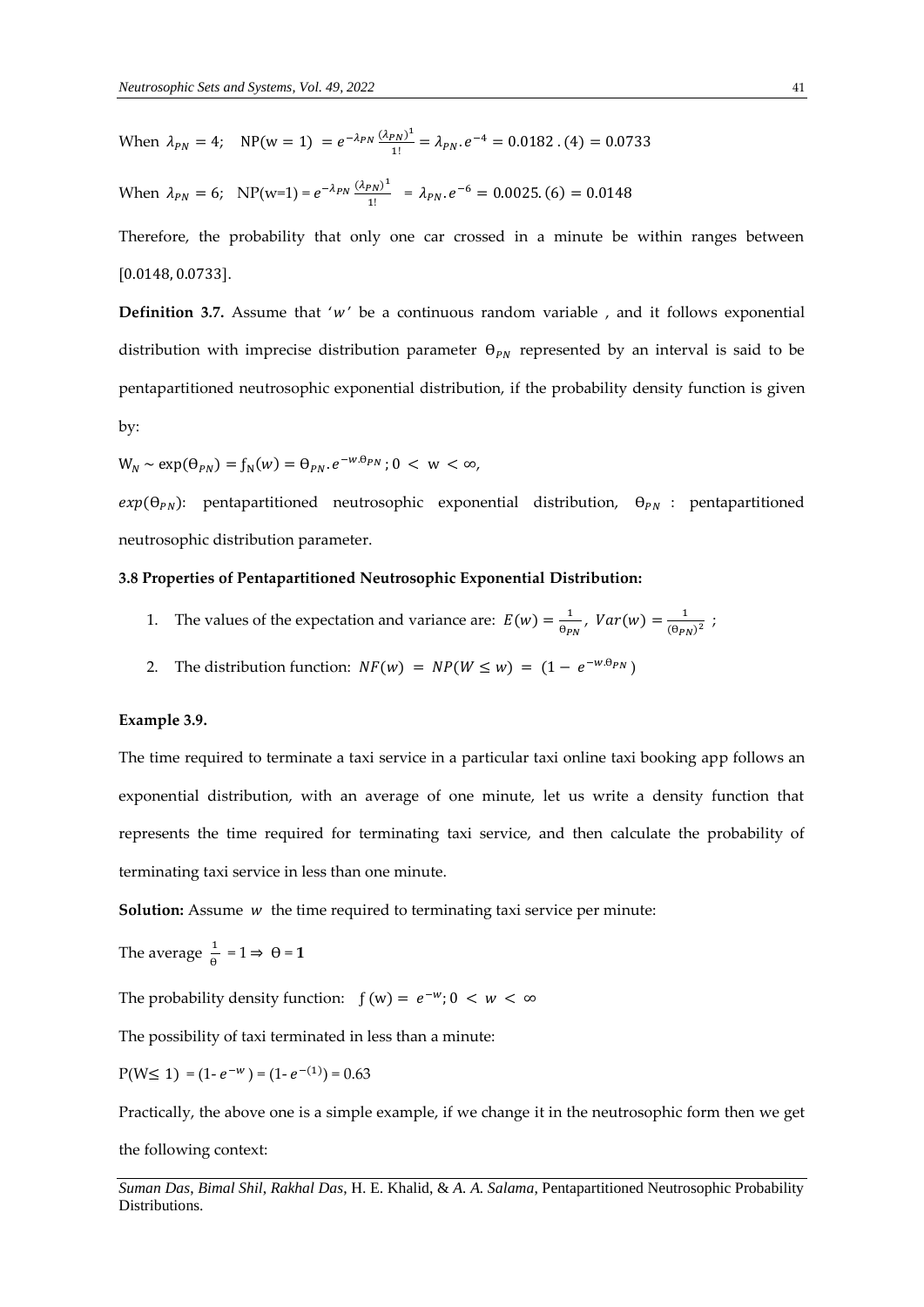The time required to terminate to taxi service follows an exponential distribution, with an average of [0.69, 3] minutes. We know that when data are accurate then classical exponential distribution is performed. Remember the average here is an interval value, now, try to solve this problem by a neutrosophic exponential distribution with an average [0.69,3] minutes, we get:

$$
\frac{1}{\theta_N} = [0.69, 3] \Rightarrow \Theta_N = \frac{1}{[0.69, 3]} = [0.33, 1.45]
$$

The probability density function become:

$$
f_N(w) = \Theta_N. \ e^{-w.\Theta_N} \quad ; \ 0 < w < \infty,
$$
\n
$$
f_N(w) = [0.33, 1.45]. \ e^{-[0.33, 1.45]w}; \ 0 < w < \infty,
$$

Now, the probability to terminate the taxi service in less than one minute:

$$
NF(w) = NP(W \le w) = (1 - e^{-w. \Theta_N})
$$
  
NP(W \le 1) = (1 - e^{-[0.33, 1.45](1)}) = 1 - e^{-[0.33, 1.45]}

Noticed that, for  $\theta = 0.33$ ,

$$
NP(W \le 1) = 1 - e^{-0.33} = 0.281,
$$

For  $\theta = 1.45$ .

$$
NP(W \le 1) = 1 - e^{-1.45} = 0.765
$$

Therefore, the probability of terminating the taxi service in less than one minute is within the range [0.281, 0.765].

Hence, the value of classical probability to terminate the taxi service in less than one minute is one of the domain values of neutrosophic probability.

 $P(W \le 1) = 0.63 \in [0.281, 0.765] = NP(W \le 1).$ 

Now, applying the pentapartitioned neutrosophic exponential distribution with contradiction  $C \in$ 

[0, 0.1], ignorance *G* ∈ [0, 0.06], unknown *U* ∈ [0, 0.05], and  $\frac{[0,0.1]+[0,0.06]+[0,0.05]}{3}$  = [0, 0.07]; average

become [0.7, 3], so we get:

$$
\frac{1}{\theta_{PN}} = [0.7, 3] \Rightarrow \theta_{PN} = \frac{1}{[0.7, 3]} = [0.33, 1.43]
$$

The probability density function become:

$$
f_N(w) = \Theta_N \cdot e^{-w \cdot \Theta_N} ; 0 < w < \infty,
$$

*Suman Das*, *Bimal Shil*, *Rakhal Das*, H. E. Khalid, & *A. A. Salama*, Pentapartitioned Neutrosophic Probability Distributions.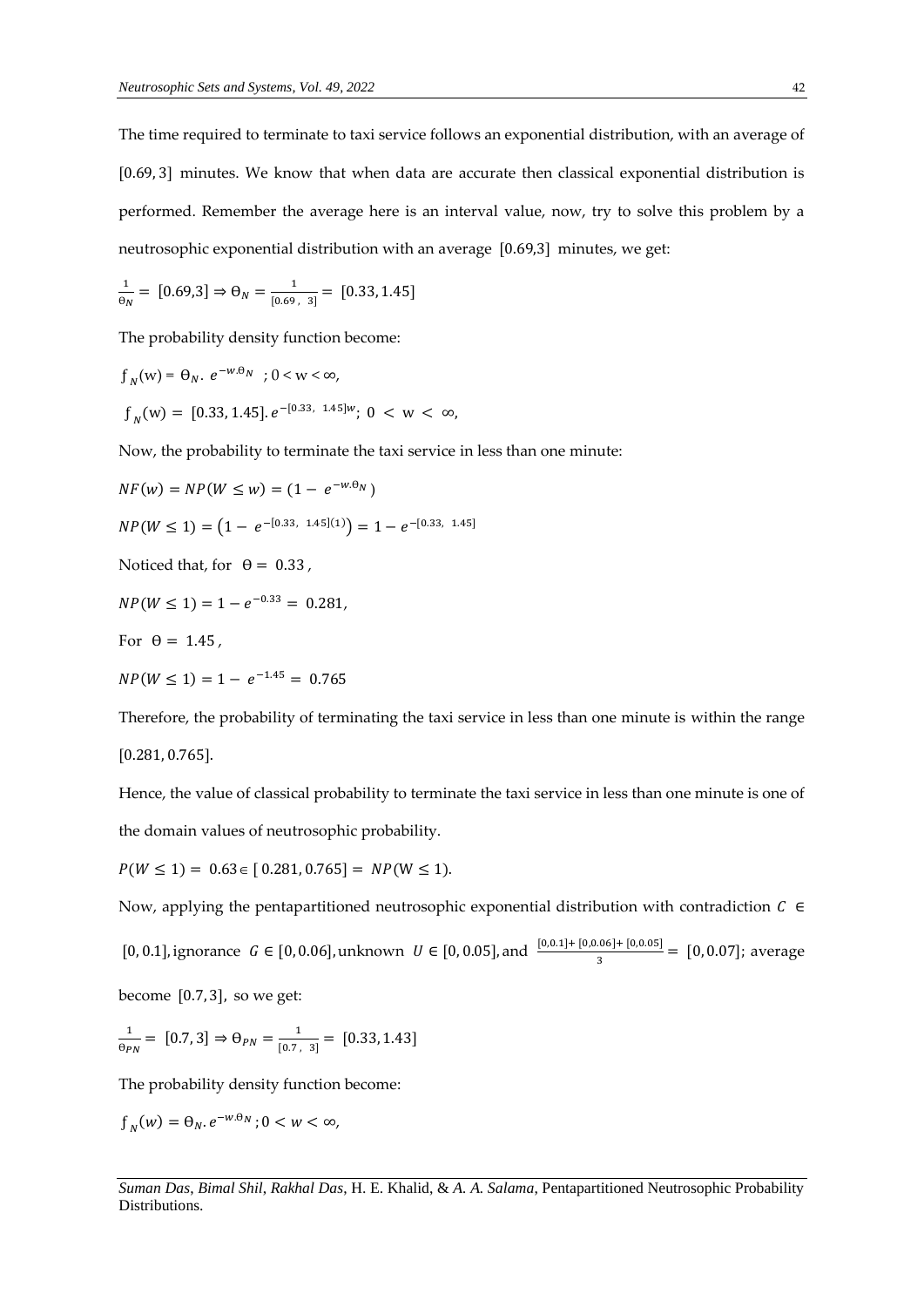$f_N(w) = [0.33, 1.43] \cdot e^{-[0.33, 1.43]} \cdot w$ ;  $0 < w < \infty$ ,

Now, the probability to terminate the taxi service in less than one minute is:

 $NF(w) = NP(W \le w) = (1 - e^{-w \cdot \theta_N})$  $NP(W \le 1) = (1 - e^{-[0.33, 1.43](1)}) = 1 - e^{-[0.33, 1.43]}$ Noticed that, for  $\theta = 0.33$ ,  $NP(W \le 1) = 1 - e^{-0.33} \approx 0.281$ For  $\theta$  = 1.43,

 $NP(W \le 1) = 1 - e^{-1.43} \approx 0.761$ 

Therefore, the probability of terminating the taxi service in less than one minute is within the range [ 0.281, 0.761 ].

The value of the classical probability to terminate the taxi service in less than one minute is one of the domain values of pentapartitioned neutrosophic probability, and it is quite closer to classical probability than neutrosophic probability.

**Definition 3.10.** Assume that  $w$  be a continuous random variable is follows classical normal distribution, with imprecise distribution parameters  $\mu$  and  $\sigma$ , where they may contain some particular events such as contradiction, or ignorance, or unknown , all of these parameters represent intervals, this kind of distributions is said to be pentapartitioned neutrosophic normal distribution if the probability density function is given by:

$$
W_{PN} \sim N_{PN}(\mu_{PN}, \sigma_{PN}) = \frac{1}{\sigma_{PN} \sqrt{2\pi}} e^{-\frac{1}{2} \left(\frac{W - \mu_{PN}}{\sigma_{PN}}\right)^2}
$$

Where  $\mu_{PN}$ ,  $\sigma_{PN}$  both are set contain two or more elements.

 $N_{PN}$ : Pentapartitioned Neutrosophic Normal Distribution.

: Pentapartitioned Neutrosophic Continuous Random Variable.

#### **Example 3.11.**

**1-** In a shopping mall 55% shirt was not sell in Christmas, the average price of shirt is 55, and the standard deviation is 7 with contradiction  $C \in [0,0.02]$ , ignorance  $G \in [0,0.03]$ , unknown  $U \in$ [0,0.05], the manager decide to give discount to show the owner that the percentage of sells will raise

*Suman Das*, *Bimal Shil*, *Rakhal Das*, H. E. Khalid, & *A. A. Salama*, Pentapartitioned Neutrosophic Probability Distributions.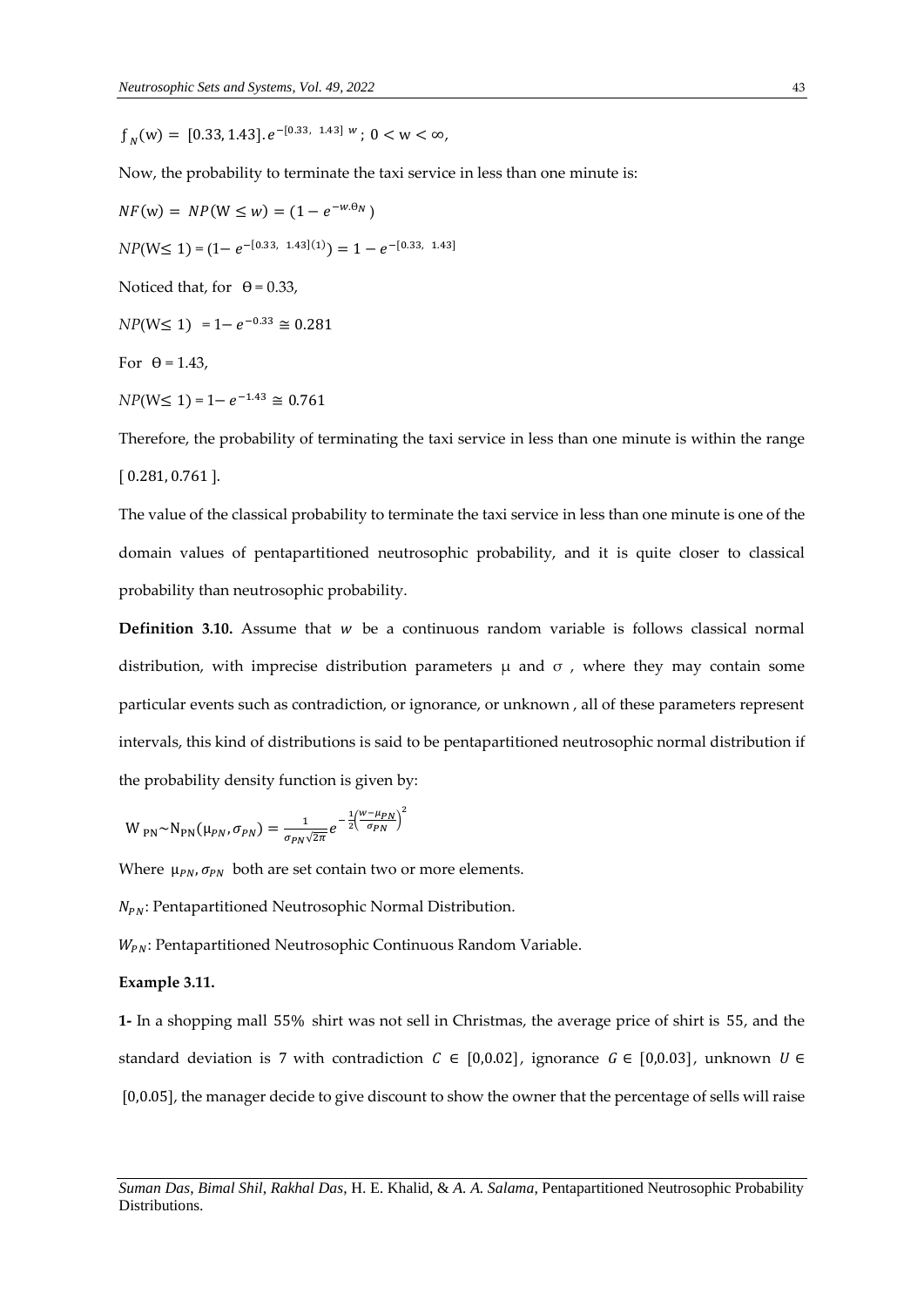to 70% . Find the lowest discount amounts to show the percentage of sell is 70%. (Discount are normally distributed).

Solution: Given  $\mu = 55$ ,  $\sigma = 7$  with contradiction  $C \in [0, 0.03]$ , ignorance  $G \in [0, 0.02]$ , unknown  $U \in [0, 0.04]$ , so  $\sigma = 7 + [[0, 0.02] + [0, 0.03] + [0, 0.05] = [7, 7.1]$ . therefore,  $\mu \pm \sigma =$  $55 \pm [7,7.1] = [55 - 7.1, 55 + 7] = [47.9, 62].$ Now,  $0.7 = P(W_{PN} \ge \alpha_{NP})$  $= 1 - P(W_{PN} \leq \alpha_{NP})$ 

$$
= 1 - P\left(\frac{W_{NP} - \mu_{NP}}{\sigma_{NP}} \le \frac{\alpha_{NP} - \mu_{NP}}{\sigma_{NP}}\right)
$$

$$
= 1 - P\left(Z_{NP} \le \frac{\alpha_{NP} - 55}{[7, 7.1]}\right)
$$

Therefore,  $P\left(Z_{NP} \leq \frac{\alpha_{NP} - 55}{17 - 7.11}\right)$  $\left(\frac{\alpha_{\text{NP}}-55}{7,7.1}\right)$  = 0.3 clearly  $\frac{\alpha_{\text{NP}}-55}{7,7.1}$  < 0; so, P(Z<sub>NP</sub>  $\leq$  Z<sub>0.3</sub>) = 0.7  $Z_{0.3} = \left(\frac{\alpha_{\rm NP} - 55}{17 - 7.11}\right)$  $\frac{u_{\text{NP}} - 33}{[7, 7.1]}$ 

)

**2**-The monthly electricity bill of a certain university is follows pentapartitioned neutrosophic normal distribution with mean 30,000 and standard deviation 5,000. find the following:  $\mu \pm \sigma$ ,  $\mu \pm 2\sigma$ , where,  $C \in [0, 0.08], G \in [0, 0.07], U \in [0, 0.05],$ Solution: Given  $\mu$  = 30,000,  $\sigma$  = 5,000 + [0, 0.08] + [0, 0.07] + [0, 0.05] = [5000, 5000.2] So,  $\mu \pm \sigma = 55 \pm [7, 7.1] = [55 - 7.1, 55 + 7] = [47.9, 62]$ .  $\mu \pm \sigma$  = 30000 $\pm$  [5000, 5000.2] = [30000-5000.2, 30000+5000] = [24999.8, 35000].  $\mu$  ±2 $\sigma$ = 30000± 2[5000, 5000.2] = [30000-10000.4, 30000+10000] = [19999.6, 40000].

## **4. Conclusion:**

In this article, we introduce different types of pentapartitioned neutrosophic probability distributions as an extension to the neutrosophic probability distributions. Three original events parameters are ignorance, unknown and contradiction, have been presented in this article, in addition to the fully successes and fully failures. Depending upon this new vision, we got new five probability density/ mass functions are  $T_w$ ,  $F_w$ ,  $C_w$ ,  $G_w$ ,  $U_w$ , which led to more accurate in analyzing practical problems that have been explained by well explained examples. We hope that, based on the notion of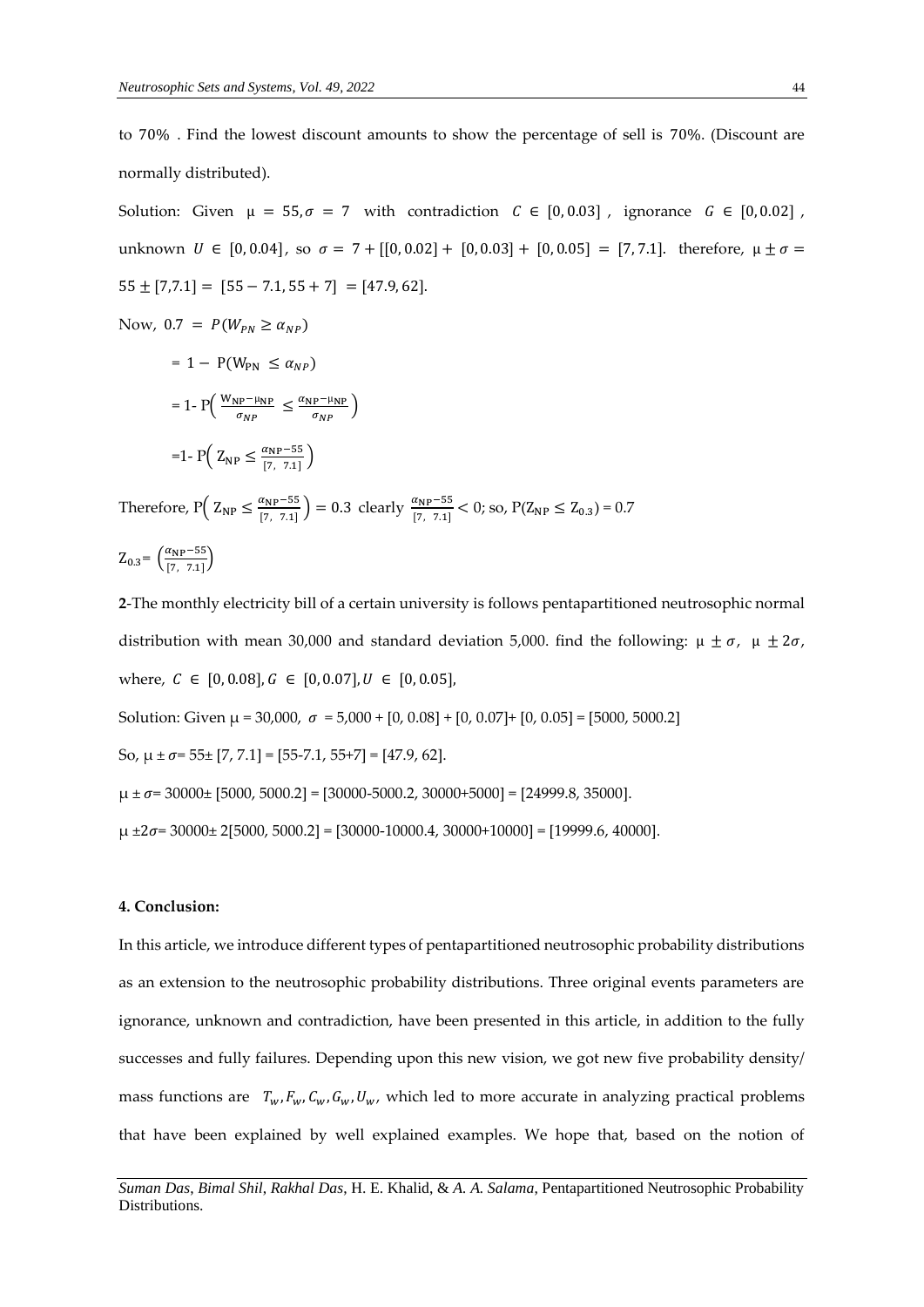pentapartitioned neutrosophic probability distributions so many new investigations can be carried out in future.

#### **References:**

- 1. Alhabib, R., Ranna, M.M., Farah, H., & Salama A.A. (2018). Some Neutrosophic Probability Distributions. *Neutrosophic Sets and Systems*, 22, 30-38.
- 2. Mallick, R., & Pramanik, S. (2020). Pentapartitioned neutrosophic set and its properties. *Neutrosophic Sets and Systems*, 36, 184-192.
- 3. Mukherjee, A., & Das, R. (2020). Neutrosophic Bipolar Vague Soft Set and Its Application to Decision Making Problems. *Neutrosophic Sets and Systems*, 32, 410-424.
- 4. Patro, S.K., & Smarandache, F. (2016). The neutrosophic statistical distribution, more problems, more solutions. *Neutrosophic Sets and Systems*, 12, 73-79.
- 5. Smarandache, F. (1998). A unifying field in logics, neutrosophy: neutrosophic probability, set and logic. Rehoboth, *American Research Press*.
- 6. Smarandache F. (2014) ''Introduction to Neutrosophic Statistics'' Sitech & Education Publishing.
- 7. Smarandache F. (2002). Neutrosophy and Neutrosophic Logic, First International Conference on Neutrosophy, Neutrosophic Logic, Set, Probability, and Statistics University of New Mexico, Gallup, NM 87301, USA.
- 8. Khalid H. E., Essa A. K. (2020) ''Introduction to Neutrosophic Statistics '' [Translated Arabic](https://scholar.google.com/citations?view_op=view_citation&hl=en&user=1A-5iycAAAAJ&cstart=20&pagesize=80&alert_preview_top_rm=2&citation_for_view=1A-5iycAAAAJ:TFP_iSt0sucC)  [Version,](https://scholar.google.com/citations?view_op=view_citation&hl=en&user=1A-5iycAAAAJ&cstart=20&pagesize=80&alert_preview_top_rm=2&citation_for_view=1A-5iycAAAAJ:TFP_iSt0sucC) Pons Publishing House, Brussels, ISBN: 978-1-59973-906-9.
- 9. Wang, H., Smarandache, F., Zhang, Y. Q., & Sunderraman, R. (2010). Single valued neutrosophic sets. *Multispace and Multistructure*, 4, 410–413.
- 10. Alhabib, Rafif; Salama A. A.(2020), "The Neutrosophic Time Series-Study Its Models (Linear Logarithmic) and test the Coefficients Significance of Its linear model." Neutrosophic Sets and Systems 33. Pp 105-115.
- 11. Salama, A. A., Smarandache F (2015), Neutrosophic Crisp Set Theory, Educational. Education Publishing 1313 Chesapeake, Avenue, Columbus, Ohio 43212..

*Suman Das*, *Bimal Shil*, *Rakhal Das*, H. E. Khalid, & *A. A. Salama*, Pentapartitioned Neutrosophic Probability Distributions.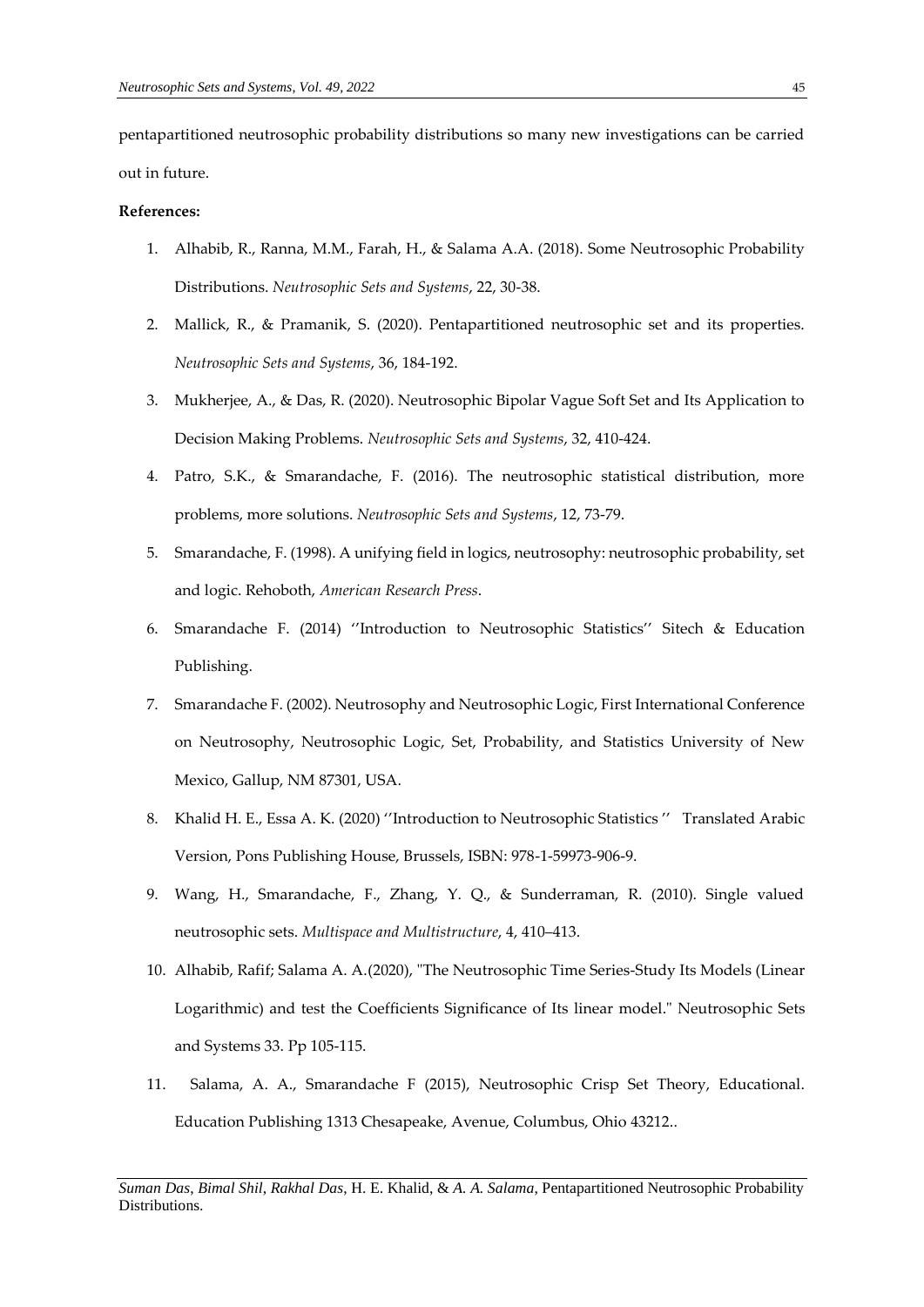- 12. Alhabib R., Ranna M., Farah H., Salama A. A. (2017),''Foundation of Neutrosophic Crisp Probability Theory'', Neutrosophic Operational Research, Volume III , Edited by Florentin Smarandache, Mohamed Abdel-Basset and Dr. Victor Chang (Editors), pp.49-60.
- 13. Salama, A. A., Al-Din, A. S., Alhabib, R., & Badran, M. (2020). Introduction to Decision Making for Neutrosophic Environment "Study on the Suez Canal Port, Egypt". Neutrosophic Sets and Systems, 35, 22-44.
- 14. Alhabib, R., & Salama, A. A. (2020). Using Moving Averages To Pave The Neutrosophic Time Series, International Journal of Neutrosophic Science (IJNS),3,1, pp14-20.
- 15. H. E. Khalid, F. Smarandache, A. K. Essa, (2018). The Basic Notions for (over, off, under) Neutrosophic Geometric Programming Problems. Neutrosophic Sets and Systems, 22, 50-62.
- 16. H. E. Khalid, (2020). Geometric Programming Dealt with a Neutrosophic Relational Equations Under the  $(max - min)$  Operation. Neutrosophic Sets in Decision Analysis and Operations Research, chapter four. IGI Global Publishing House.
- 17. H. E. Khalid, "Neutrosophic Geometric Programming (NGP) with (max-product) Operator, An Innovative Model", Neutrosophic Sets and Systems, vol. 32, 2020.
- 18. Maissam Jdid, Rafif Alhabib, A. A. Salama, The static model of inventory management without a deficit with Neutrosophic logic, International Journal of Neutrosophic Science, Vol. 16 (1),2021, pp 42-48.
- 19. Maissam Jdid, A. A. Salama, Huda E. Khalid, Neutrosophic Handling of the Simplex Direct Algorithm to Define the Optimal Solution in Linear Programming, International Journal of Neutrosophic Science, Vol. 18 (1),2022, pp 30-41.
- 20. Maissam Jdid, A. A. Salama, Rafif Alhabib, Huda E. Khalid, Fatima Al Suleiman, Neutrosophic Treatment of the Static Model of Inventory Management with Deficit, International Journal of Neutrosophic Science, Vol. 18 (1),2022, pp 20-29.
- 21. Maissam Jdid , Rafif Alhabib, Ossama Bahbouh, A. A. Salama, Huda E. Khalid, The Neutrosophic Treatment for Multiple Storage Problem of Finite Materials and Volumes, International Journal of Neutrosophic Science, Vol. 18 (1),2022, pp 42-56.
- 22. F. Smarandache, H. E. Khalid, A. K. Essa, M. Ali, "The Concept of Neutrosophic Less Than or Equal To: A New Insight in Unconstrained Geometric Programming", Critical Review, Volume XII, 2016, pp. 72- 80.
- 23. H. E. Khalid, "An Original Notion to Find Maximal Solution in the Fuzzy Neutrosophic Relation Equations (FNRE) with Geometric Programming (GP)", Neutrosophic Sets and Systems, vol. 7, 2015, pp. 3-7.

*Suman Das*, *Bimal Shil*, *Rakhal Das*, H. E. Khalid, & *A. A. Salama*, Pentapartitioned Neutrosophic Probability Distributions.